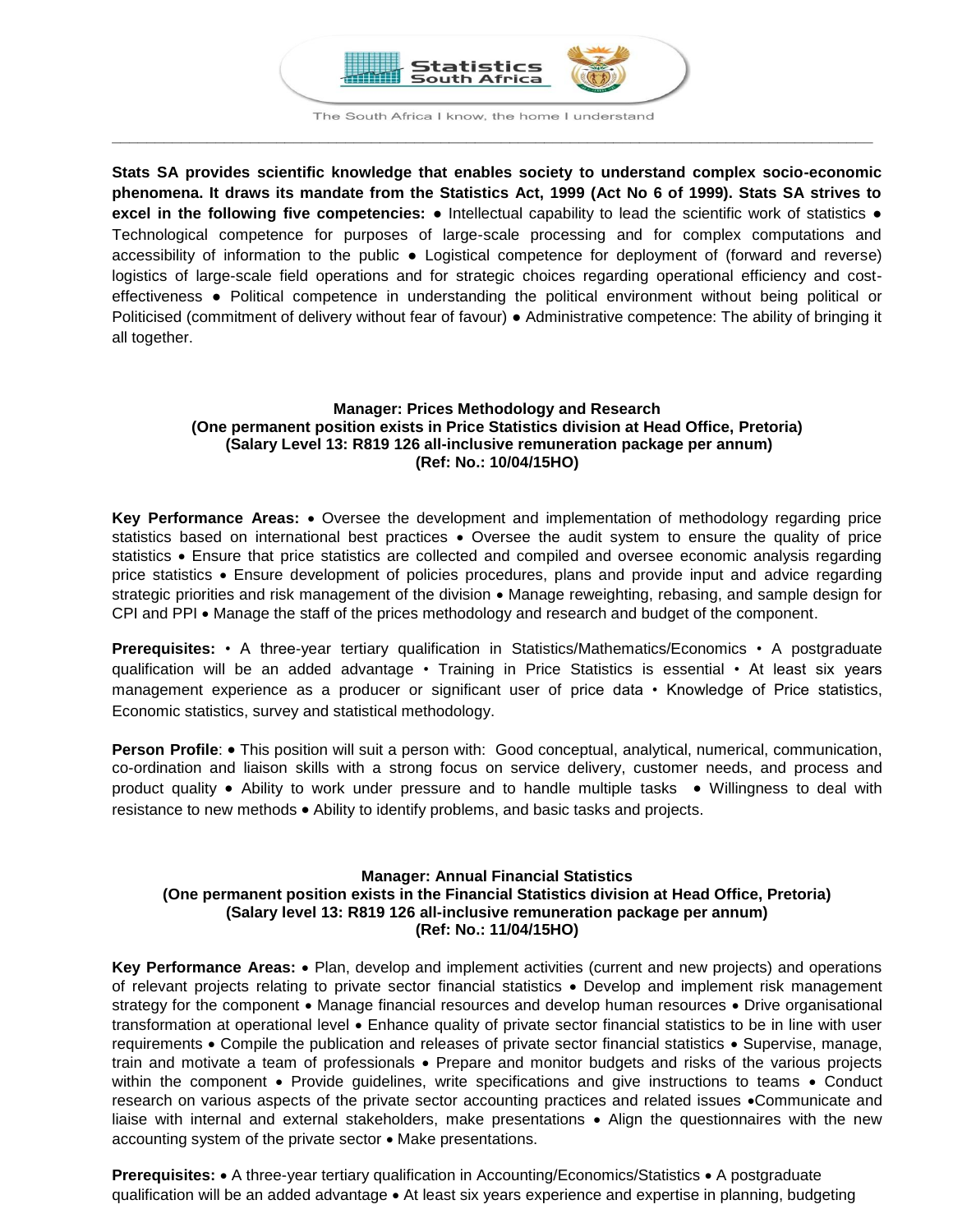and supervising a team  $\bullet$  Good understanding of private sector accounting, legislation, current debates and policies • Knowledge of project management is essential • Knowledge of MS Office Suite • Knowledge of graphical, statistical and accounting packages • Knowledge of data collection, analysis and interpretation of information • A valid driver's licence.

**Person Profile: •** This position will suit a person who has: Good communication, numerical, analytical, reportwriting, motivational, problem solving and conceptualising skills ● Ability to work effectively, independently and efficiently under pressure in order to meet deadlines.

#### **Manager: Integrative Analysis (One permanent position exists in the Population Statistics division at Head Office, Pretoria) (Salary level 13: R819 126 all-inclusive remuneration package per annum) (Ref: No.: 12/04/15HO)**

**Key Performance Areas:** Ensure the development of policy, plans, procedures, methods, and processes in the component • Manage and supervise staff • Engage stakeholders • Ensure identification and co-ordination of projects pertaining to data assessment . Ensure identification and co-ordination of projects pertaining to emerging socio-economic issues Ensure identification and co-ordination of projects pertaining to population and spatial development issues.

**Prerequisites:** • A three-year tertiary qualification in Statistics/Economics/Demography/Social Sciences • A post graduate qualification will be an added advantage At least six years experience in data and statistical analysis, data integration and management • Proven extensive experience and skills in statistical processes and programmes • A valid driver's license.

**Person Profile:** • This position will suit a person with: • Good inter-personal, leadership, presentation, communication, facilitation, analysing, report writing, organising and data integration skills Ability to apply creative thinking in the design and handling of multiple and complex tasks  $\bullet$  Ability to appreciate diversity  $\bullet$ Ability to work under pressure and long hours.

## **Manager: Quarterly Employment Statistics (One permanent position exists in the Labour Statistics division at Head Office, Pretoria) (Salary level 13: R819 126 all-inclusive remuneration package per annum) (Ref: No.: 13/04/15HO)**

**Key Performance Areas:** Ensure the development of policies, strategic, business and operational plans for the component  $\bullet$  Ensure the development of content (questionnaires and training manuals) for QES  $\bullet$  Manage data collection and data processing . Ensure development and maintenance of quality standards and data analysis framework  $\bullet$  Ensure analysis of data and compilation of reports  $\bullet$  Oversee the development and maintenance of the dissemination plan; compile publication document and clearance document • Continuous communication with internal and external stakeholders • Management of staff and other resources.

**Prerequisites:** A three-year tertiary qualification in in Statistics/Economics/Econometrics/Social Sciences/Accounting • A postgraduate qualification will be an added advantage • Advanced training in SAS, introduction to project management, introduction to economic indicators and analysis is essential • At least six years middle management experience in data analysis and writing reports • Proven extensive experience in quantitative research • Knowledge of statistical techniques and issues of labour market • A valid driver's license.

**Person Profile:** This position will suit a person with: • Good inter-personal, leadership, planning, financial management, communication, strategic, analysing, facilitation, presentation, organizing, coordination and liaison skills • Ability to apply creative thinking in the design and handling of multiple and complex tasks • Selfmotivation, responsibility and assertiveness . Ability to work under pressure and long hours.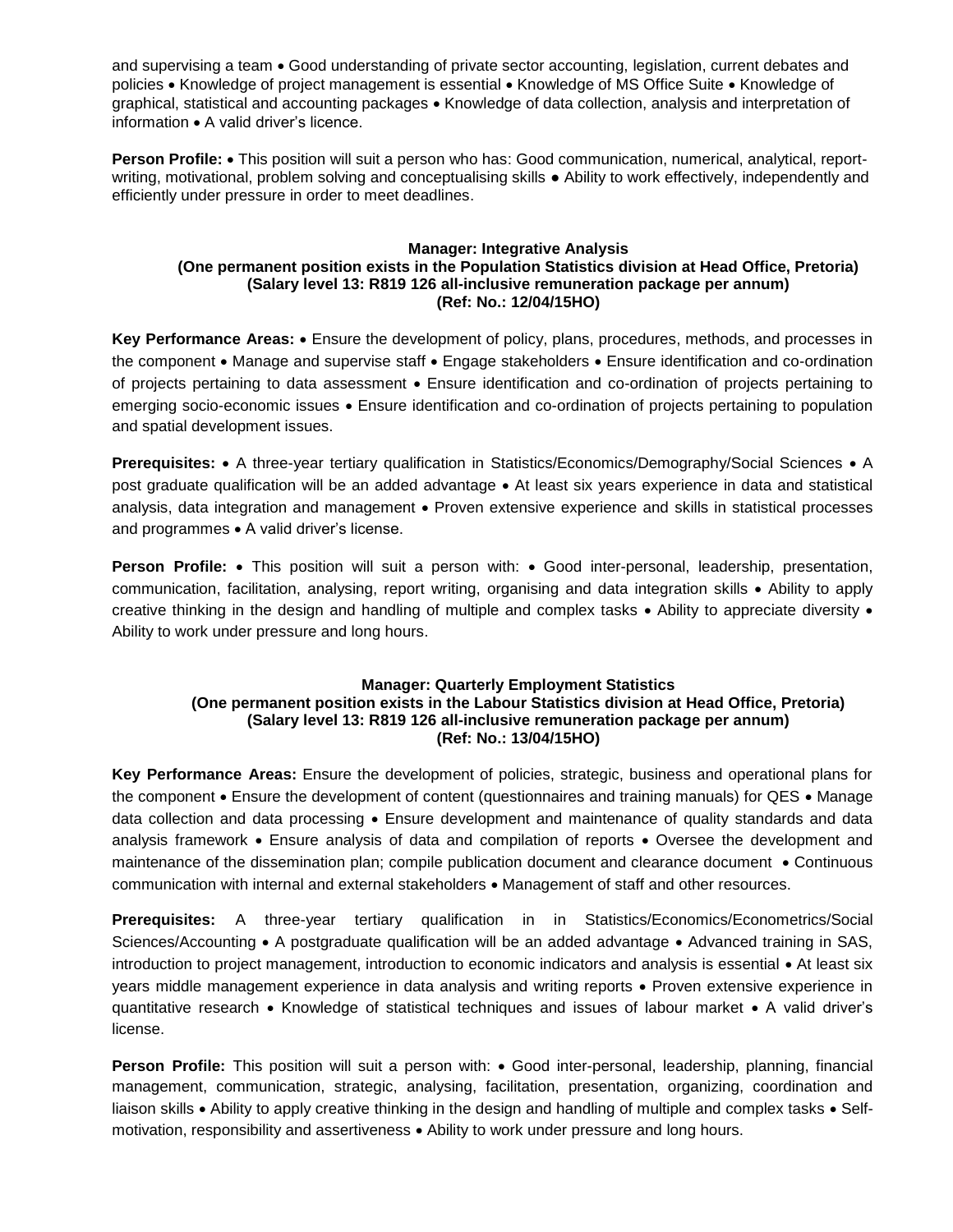## **District Manager**

## **(One permanent position exists in the Eastern Cape: Chris Hani District) (Salary Level 12: R630 822 all-inclusive remuneration package per annum) (Ref: No.: 14/04/15EC)**

**Key Performance Areas:** • Develop strategic, tactical/operational plans, policies, procedures, process mapping and standards operating procedures (SOP) for field operation in the province • Oversee fieldwork operations and data collection processes in the district office • Co-ordinate the implementation of statistical support services and respond to user needs and requests • Manage staff and other resources • Liaise stakeholders.

**Prerequisites:** • A three-year tertiary qualification in Statistics/Mathematics/Social Studies/Demography/Geography • Training in sampling techniques, survey methodology, financial and fleet management is essential • Knowledge of MS Office Suite • At least five years experience in operations management • Knowledge of survey methodologies, Project Management and Risk Management.

**Person Profile:** • This position will suit persons with: • Good interpersonal, communication, interviewing, leadership, report writing, decision making, map reading and presentation skills • A strategic, assertive and innovative thinker and team player with diversity awareness • Ability to adapt to change • Willingness to travel and work long hours • Ability to work under pressure to meet deadlines and in challenging terrains.

## **Deputy Manager: HRM**

#### **(One permanent position exists in the KwaZulu-Natal Provincial Office) (Ref. No.: 15/04/15KZN) (One permanent position exists in the Northern Cape Provincial Office) (Ref. No.: 16/04/15NC) (Salary level 11: R532 278 all-inclusive remuneration package per annum)**

**Key Performance Areas:** ● Plan and execute the filling of vacant posts in the Province ● Render a strategic support service pertaining to surveys, censuses, projects and other core functions of Stats SA at provincial and district level, according to the human resources value chain, organisational development, change management, remuneration, recruitment, employee benefit administration, employee assistance programmes, employee contract management, labour relations, the development of HR policies and strategies and human capital development ● Manage HR activities (eg Persal) at provincial and district offices ● Develop and train HR practitioners ● Conduct and/or contribute to special projects ● Ensure proper record-keeping of all HR activities.

**Prerequisites:** ● A three-year tertiary qualification in HRM/Industrial Psychology ● A course in Labour Relations, training and development, and Occupational Safety and Health is essential ● At least five years experience in HRM ● Proven practical application of MS Office Suite ● Knowledge of and experience in Project Management will be an added advantage ● Extensive working knowledge of Persal ● A valid driver's license will be an added advantage.

**Person Profile: •** These positions will suit persons with: • Good interpersonal, communication and time management skills ● Ability to work under pressure and meet deadlines.

## **Deputy Manager: Finance & SCM One permanent position exists in the North West Provincial Office: Mmabatho District) (Salary level 11: R532 278 all-inclusive remuneration package per annum) (Ref. No.: 17/04/15NW)**

**Key Performance Areas:** ● Develop tactical/operational plans, policies, procedures, process mapping and standard operating procedures (SOP) for the SCM in the province ● Manage the functions for financial advisory services, financial administration and financial administration in the province ● Manage provincial SCM function ● Manage provincial asset function ● Liaise with stakeholders ● Manage staff and other resources.

**Prerequisites: •** A three-year tertiary qualification in Financial Management/Accounting • Training in Public finance Management Act, LOGIS, BAS and PERSAL is essential ● At least five years experience in Accounting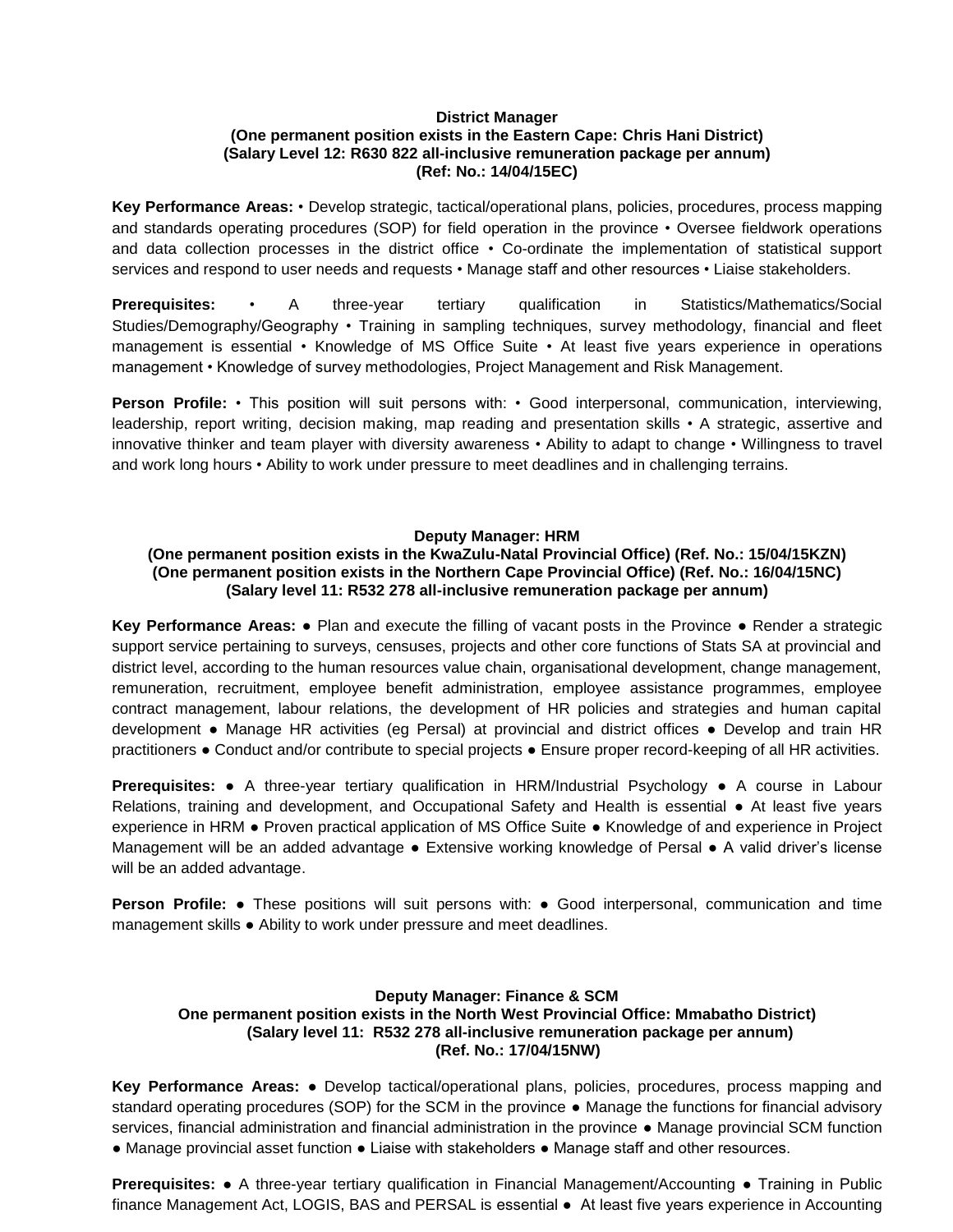and Auditing ● Management experience in the finance field ● Knowledge of MS Office Suite ● A valid driver's license will be an added advantage.

**Person Profile: ●** This position will suit a person who is: Trustworthy, patient and vigilant with good interpersonal, communication, quality management, problem-solving and decision-making skills ● Must be independent and with sound code of ethics.

## **Principal Economist (One permanent position exists in the National Accounts division at Head Office, Pretoria) (Salary level 11: R532 278 all-inclusive remuneration package per annum) (Ref. No.: 18/04/15HO)**

Key Performance Areas: • Interpret and apply relevant components of the System of National Accounts to South African statistics. Conduct ongoing research to improve the scope and quality of National Accounts statistics • Develop and maintain detailed working procedures, sources and method documentation on all relevant activities  $\bullet$  Interact with stakeholders as required  $\bullet$  Engage in operational planning and budgeting  $\bullet$ Effective and efficient management of human and financial resources • Provide on-the-job training to team members • Participate at national and international conferences • Arrange, conduct, attend and participate in meetings.

**Prerequisites:** • A three-year tertiary qualification or equivalent in Economics/Econometrics/Accounting • Experience in the compilation of National Accounts • Experience in research will be an added advantage • Experience in data collection, analysis, evaluation and interpretation • Knowledge of the System of National Accounts and other applicable international guidelines and methodologies • Knowledge of MS Office Suite • A valid driver's license will be an added advantage.

**Person Profile:** • This position will suit a person with: Good leadership and communication skills • Management skills in operations and budgeting • Ability to work under pressure and deliver to tight deadlines • Sensitivity and appreciation of diversity  $\bullet$  Ability to work independently and within a team.

## **Principal Systems Developer**

#### **(One permanent position exists in the Corporate Data Processing division at Head Office, Pretoria) (Salary level 11: R532 278 all-inclusive remuneration package per annum) (Ref. No.: 19/04/15HO)**

**Key Performance Areas:** ● Participate in gathering and analysis of user requirements ● Develop, maintain and run complex update procedures on databases from external sources ● Develop, maintain and run complex extract procedures on databases and existing applications to provide to users ● Participate in designing of complex high quality applications and relational database • Develop applications and components • Test complex applications ● Develop complex user manuals and training of users ● Review and quality control of developed applications ● Provide user support and technical consulting support on projects ● Supervise staff.

**Prerequisites:** ● A three-year tertiary qualification in IT or related field ● At least five years work experience in programming ● Experience in systems analysis and relational database design ● Knowledge of business analysis, system analysis, database design and data modelling, advanced programming, database querying and Transact SQL visual basic/VB.Net, risk management, programming SQL server database and project management ● Knowledge of MS Office Suite.

**Person Profile:** ●This position will suit a person who has: Good communication, presentation, analytical, problem-solving, customer interaction and decision-making skills ● A dynamic, energetic, self-driven, innovative and results-driven team player ● Ability to operate strategically ● Ability to train people ● Ability to organise, plan and monitor ● Ability to work under pressure and meet deadlines ● Willingness to travel and work long hours.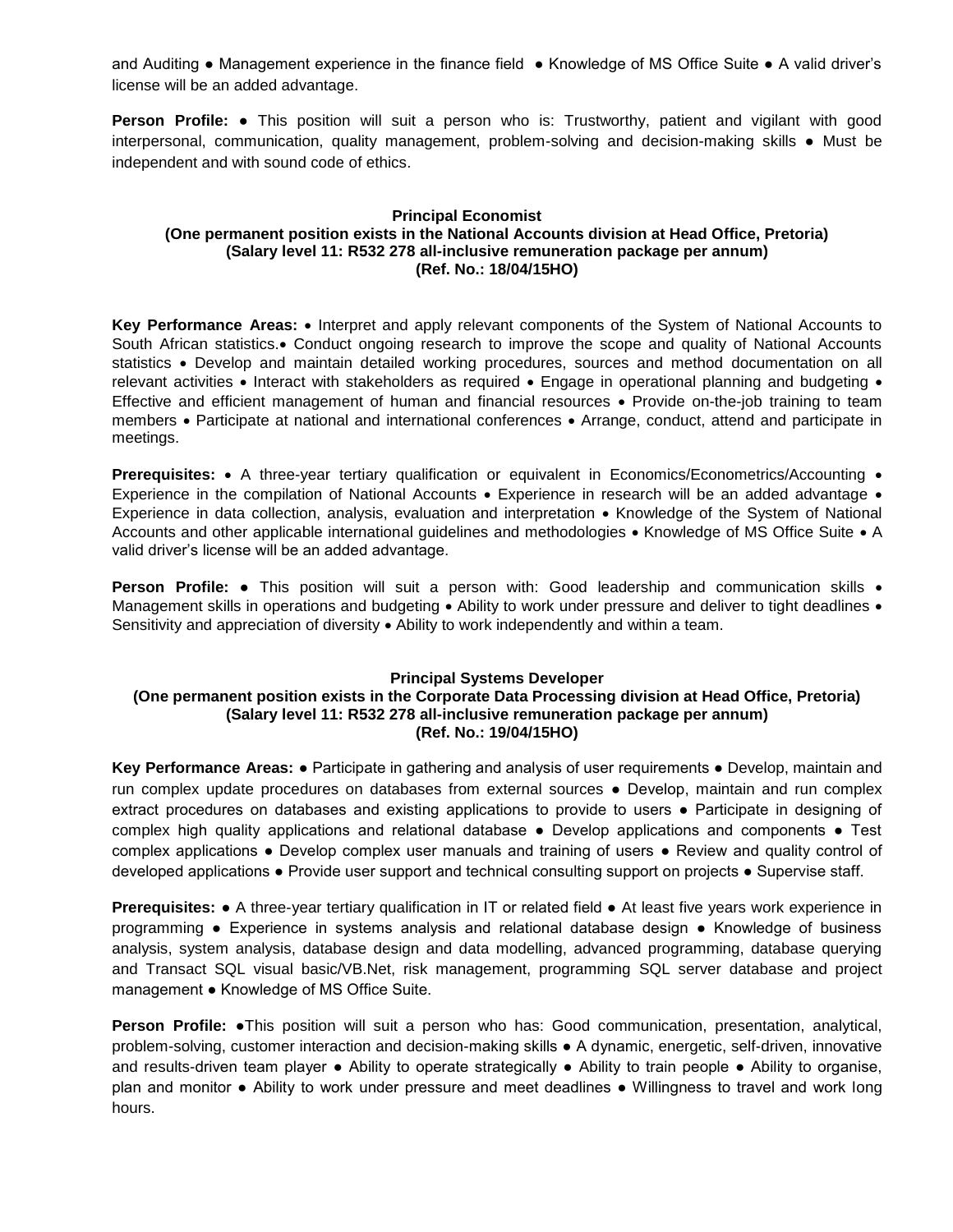#### **Economist (One permanent position exists in the National Accounts division at Head Office, Pretoria) (Salary Level 9: R270 804 per annum) (Ref. No.: 20/04/15HO)**

**Key Performance Areas:** Interpret and apply relevant components of the System of National Accounts to South African statistics. Provide reliable, relevant, timeous and user-friendly data on a portfolio of national accounts statistics • Interpret data within the context of the national economy • Publish effective communication on indicators and their applications for various stakeholders • Assist with making data accessible and understood by users • Attend and participate in meetings, workshops etc.

**Prerequisites:** • A three-year tertiary qualification or equivalent in Economics/Econometrics/Accounting • Experience in data collection, analysis, evaluation and interpretation • Knowledge and experience of the System of National Accounts will be an added advantage • Knowledge of MS Office Suite • A valid driver's license will be an added advantage.

**Person Profile:** ● This position will suit a person with: Good communication, numeric, analytical, interpersonal and problem solving skills at an operational level  $\bullet$  Ability to work under pressure and deliver to tight deadlines  $\bullet$ Ability to work independently and within a team.

#### **Provincial Training Officer**

# **(One permanent position exists in the North West Provincial Office: Mmabatho District) (Salary Level 9: R270 804 per annum) (Ref. No.: 21/04/15NW)**

**Key Performance Areas:** ● Implement operational plans, policies, procedures and process mapping for training in the province ● Conduct maths 4 stats and Census at school based on teacher training manual and study guides ● Provide inputs for maths 4 stats and census at school website ● Develop and monitor the provincial training plan ● Provide assistance on career guidance and publicity on careers in statistics and related fields to learners ● Liaise with stakeholders.

**Prerequisites: •** A three-year tertiary qualification in Statistics/Mathematics • At least three years experience in a statistical environment ● Knowledge of survey methodologies, financial and risk management and sampling techniques ● Knowledge of MS Office Suite ● A valid driver's license will be an added advantage.

**Person Profile:** ● This position will suit an innovative person with: ● Good communication, report-writing, analytical, interpersonal and networking skills ● Ability to work under pressure ● Ability to handle multiple tasks and projects.

## **District Survey Co-ordinator**

# **(One permanent position exists in the Eastern Cape Provincial Office: Alfred NdzoDistrict) (Salary Level 9: R270 804 per annum) (Ref. No.: 22/04/15EC)**

**Key Performance Areas:** ● Implement district operational plans procedures, process mapping, standard operating procedures (SOP) and implementation of policies in the district office for fieldwork in the district ● Coordinate listing and updating of dwelling units in sampled PSU ● Conduct training for projects in the district office ● Implement fieldwork data collection for projects in the district ● Supervision of staff and other resources ● Liaise with stakeholders.

**Prerequisites:** ● A three-year tertiary qualification in Statistics/Economics/Geography/Demography or related field ● Training in sampling techniques, survey methodology and project management ● At least three years experience in fieldwork operations ● Knowledge of Human Resources Management, Financial and Risk Management ● Knowledge of MS Office Suite ● A valid driver's license.

**Person Profile:** • This position will suit a person with: • Good interpersonal, communication, interviewing, leadership, report writing, decision making, map reading and presentation skills ● A strategic, assertive and innovative thinker and team player with diversity awareness ● Ability to adapt to change ● Willingness to travel and work long hours ● Ability to work under pressure to meet deadlines and in challenging terrains.